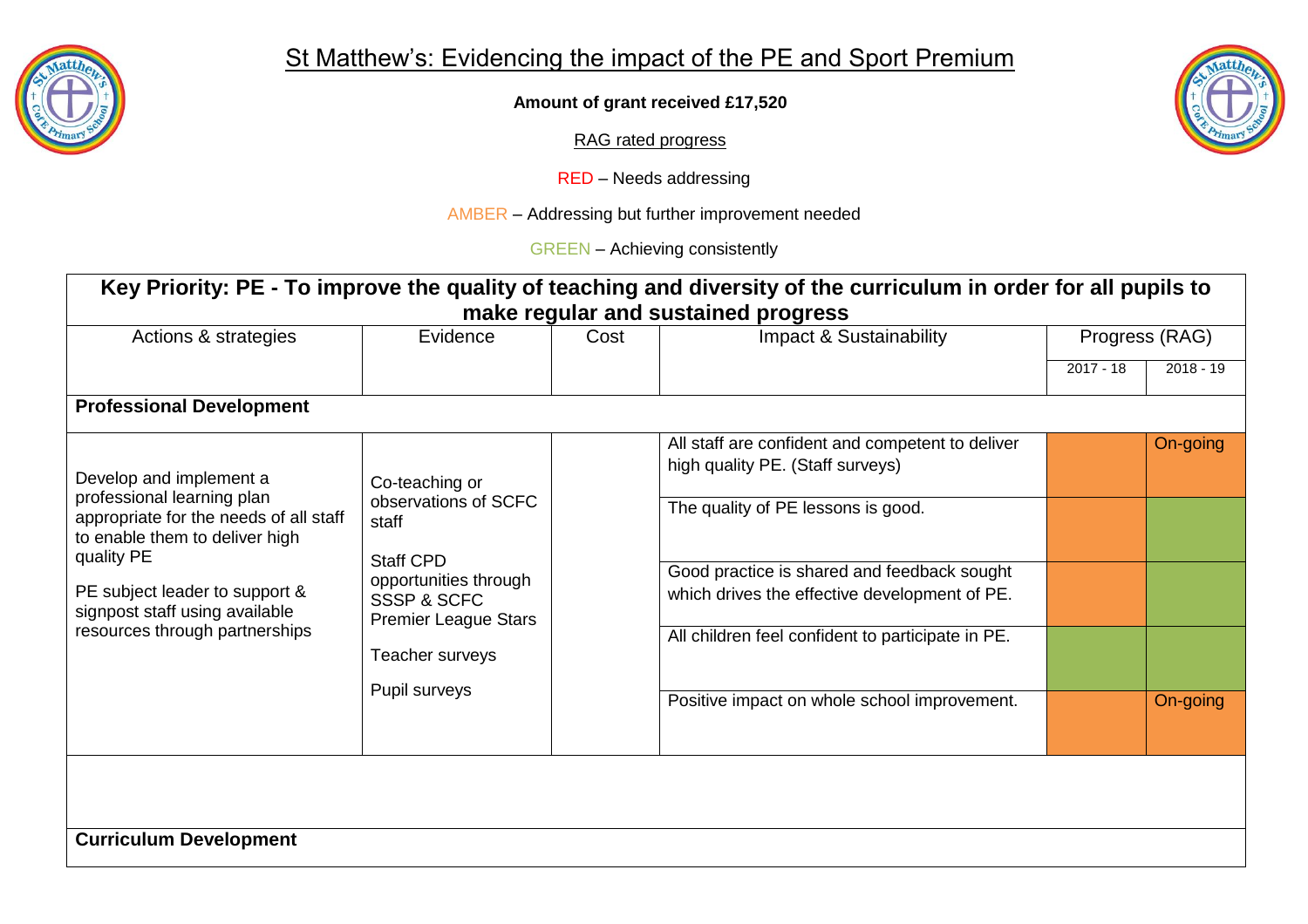| Plan and develop a PE curriculum<br>that is broad and engaging for all<br>and meets the requirements of the<br>national curriculum.                                                                                                                                                                       | Teacher surveys<br>Equipment audit                                                                                                                                                                                                                    | All pupils confident to try new activities.                                                                                                                                                                                                                                                                                                                                                                                                                                                                                       | Pupil<br>voice<br>needed<br>during<br>Summer 2<br>term |
|-----------------------------------------------------------------------------------------------------------------------------------------------------------------------------------------------------------------------------------------------------------------------------------------------------------|-------------------------------------------------------------------------------------------------------------------------------------------------------------------------------------------------------------------------------------------------------|-----------------------------------------------------------------------------------------------------------------------------------------------------------------------------------------------------------------------------------------------------------------------------------------------------------------------------------------------------------------------------------------------------------------------------------------------------------------------------------------------------------------------------------|--------------------------------------------------------|
| Whole school inclusion policy is<br>taken into account when teaching<br>PE.<br>Equipment should meet the needs<br>of pupils.                                                                                                                                                                              |                                                                                                                                                                                                                                                       | Equipment is suitable for the pupils and<br>specialist equipment is available for SEND pupils<br>who require it.                                                                                                                                                                                                                                                                                                                                                                                                                  |                                                        |
| <b>Pupil Achievement</b>                                                                                                                                                                                                                                                                                  |                                                                                                                                                                                                                                                       |                                                                                                                                                                                                                                                                                                                                                                                                                                                                                                                                   |                                                        |
| Create a whole school coverage<br>map, which meets the requirements<br>of the national curriculum.<br>Create a simple assessment tool<br>that can be used by teachers and<br>staff to monitor achievement of<br>pupils.<br>Create an observation strategy to<br>ensure consistent judgements are<br>made. | Progress and<br>attainment data<br>through assessment<br>tool<br>Teacher planning<br>□PE display board<br>Sporting events and<br>achievements<br>celebrated in<br>assembly<br>End of year report<br>shares PE progress<br>with parents and<br>carers. | All teachers are confident in using whole school<br>PE coverage map to inform their teaching and<br>planning of PE.<br>Assessment for learning is used by all teachers<br>when teaching PE.<br>There is a sound assessment process which<br>staff are confident to use that accurately<br>assesses pupils progress.<br>Pupils' progress is fully reported to parents and<br>carers.<br>The majority of pupils make good progress in PE<br>(this will be measurable from Sept 2018 onwards<br>with use of new assessment tracker). |                                                        |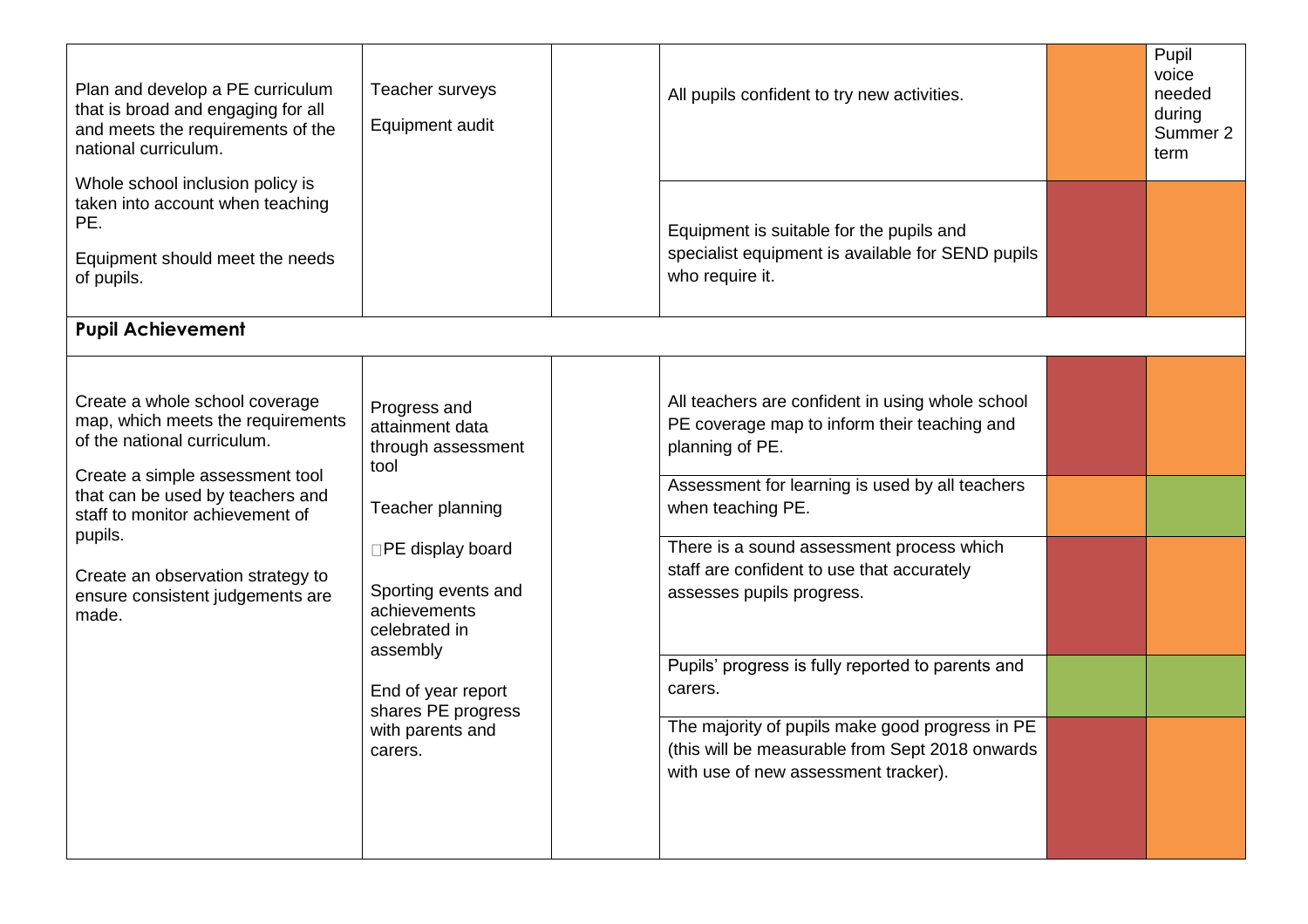| Actions & strategies                                                                                                                                                                                                 | Evidence                                                                                                                       | Cost | Impact & Sustainability                                                                                                                                                                                                   | Progress (RAG) |             |
|----------------------------------------------------------------------------------------------------------------------------------------------------------------------------------------------------------------------|--------------------------------------------------------------------------------------------------------------------------------|------|---------------------------------------------------------------------------------------------------------------------------------------------------------------------------------------------------------------------------|----------------|-------------|
|                                                                                                                                                                                                                      |                                                                                                                                |      |                                                                                                                                                                                                                           | $2017 - 18$    | $2018 - 19$ |
| <b>Extra Curricular activity</b>                                                                                                                                                                                     |                                                                                                                                |      |                                                                                                                                                                                                                           |                |             |
| Audit, plan and develop inclusive<br>before school, lunch and after<br>school activities, using volunteers,<br>staff and coaches, as well as young<br>leaders.                                                       | Extra-curricular<br>registers                                                                                                  |      | There is a range of extracurricular opportunities<br>and include those requested by pupils.                                                                                                                               |                |             |
| Use a monitoring tool to analyse<br>participation and attendance<br>rates.                                                                                                                                           |                                                                                                                                |      | Increased engagement and enjoyment at lunch<br>and break times.                                                                                                                                                           |                |             |
| Increase the number and range of<br>extra-curricular opportunities.<br>Develop and implement a young<br>sports leaders programme.<br>Promote positive behaviour linked<br>with SSSPs "Spirit of the Game<br>Awards". | Playtime leaders<br>(freddyFit)<br><b>Friday Celebration</b><br>Assembly: Positive<br><b>Player Award</b><br><b>Club Links</b> |      | Improved behaviour and attendance and<br>reduction of low level disruption.<br>PE, physical activity and sporting behaviours<br>and school sport have a high profile and are<br>celebrated across the life of the school. |                |             |
| Develop partnerships with local<br>community clubs.<br>Provide further opportunities for<br>pupils who are gifted and talented in<br>PE and sport.                                                                   | Spirit of the Games<br>Awards                                                                                                  |      | Increased pupils awareness of opportunities<br>available in the community.                                                                                                                                                |                |             |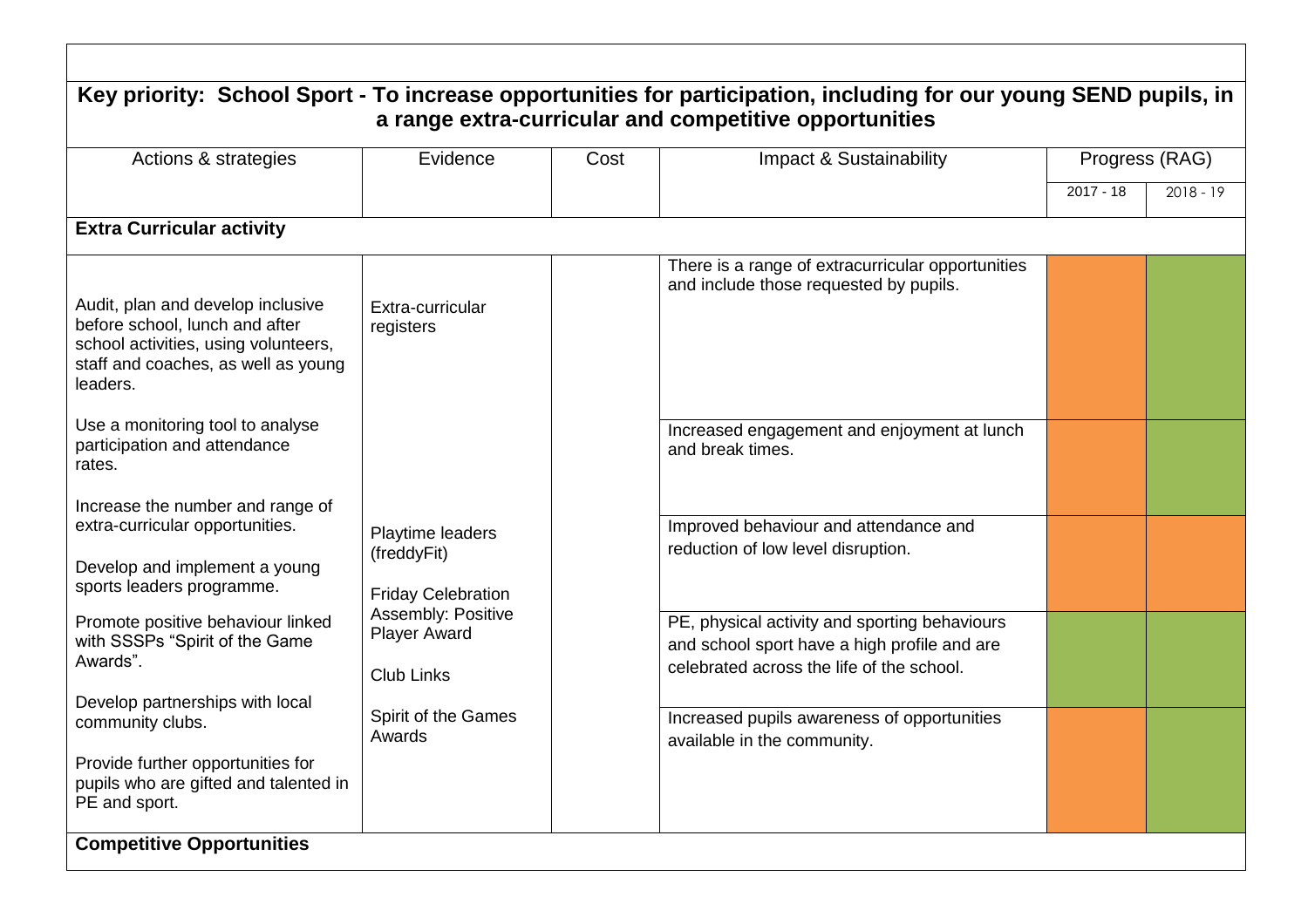| Promote competitive opportunities<br>for all pupils across school in both<br>intra and inter school formats.                               | Pupil participation<br>rates in level 1<br>opportunities.     | Transport<br>costs | In the academic year 2018-19, 30% of pupils<br>represented St Matthew's school in sporting<br>competitions.                          |             |                |  |
|--------------------------------------------------------------------------------------------------------------------------------------------|---------------------------------------------------------------|--------------------|--------------------------------------------------------------------------------------------------------------------------------------|-------------|----------------|--|
| Implement a reward system that<br>celebrates and reflect achievements<br>in PE and school sport using SSSPs<br>Spirit of the Games Awards. |                                                               |                    | The extra-curricular sport provision is of high<br>quality and delivered safely by school staff and<br>quality assured SCFC coaches. |             |                |  |
| Make links with community clubs.                                                                                                           |                                                               |                    | Pupils recognise the wider benefits of<br>participating in sport and consider it an important<br>part of their development.          |             |                |  |
|                                                                                                                                            |                                                               |                    |                                                                                                                                      |             |                |  |
| Key Priority: Health and well-being - To use physical activity to improve pupils' health, wellbeing and<br>educational outcomes            |                                                               |                    |                                                                                                                                      |             |                |  |
|                                                                                                                                            |                                                               |                    |                                                                                                                                      |             |                |  |
| Actions & strategies                                                                                                                       | Evidence                                                      | Cost               | Impact & Sustainability                                                                                                              |             | Progress (RAG) |  |
|                                                                                                                                            |                                                               |                    |                                                                                                                                      | $2017 - 18$ | $2018 - 19$    |  |
| <b>Awareness of healthy lifestyles</b>                                                                                                     |                                                               |                    |                                                                                                                                      |             |                |  |
| Develop and implement a healthy<br>active lifestyle programme.                                                                             | <b>Observations</b>                                           |                    | Pupils consistently make healthy lifestyle<br>choices that are celebrated and shared.                                                |             |                |  |
| Develop and use a monitoring tool<br>to engage children not accessing or<br>leading a healthy lifestyle.                                   | Re-launch of healthy<br>schools status<br>Participation rates |                    | Targeted pupils activity levels increased.                                                                                           |             | On-going       |  |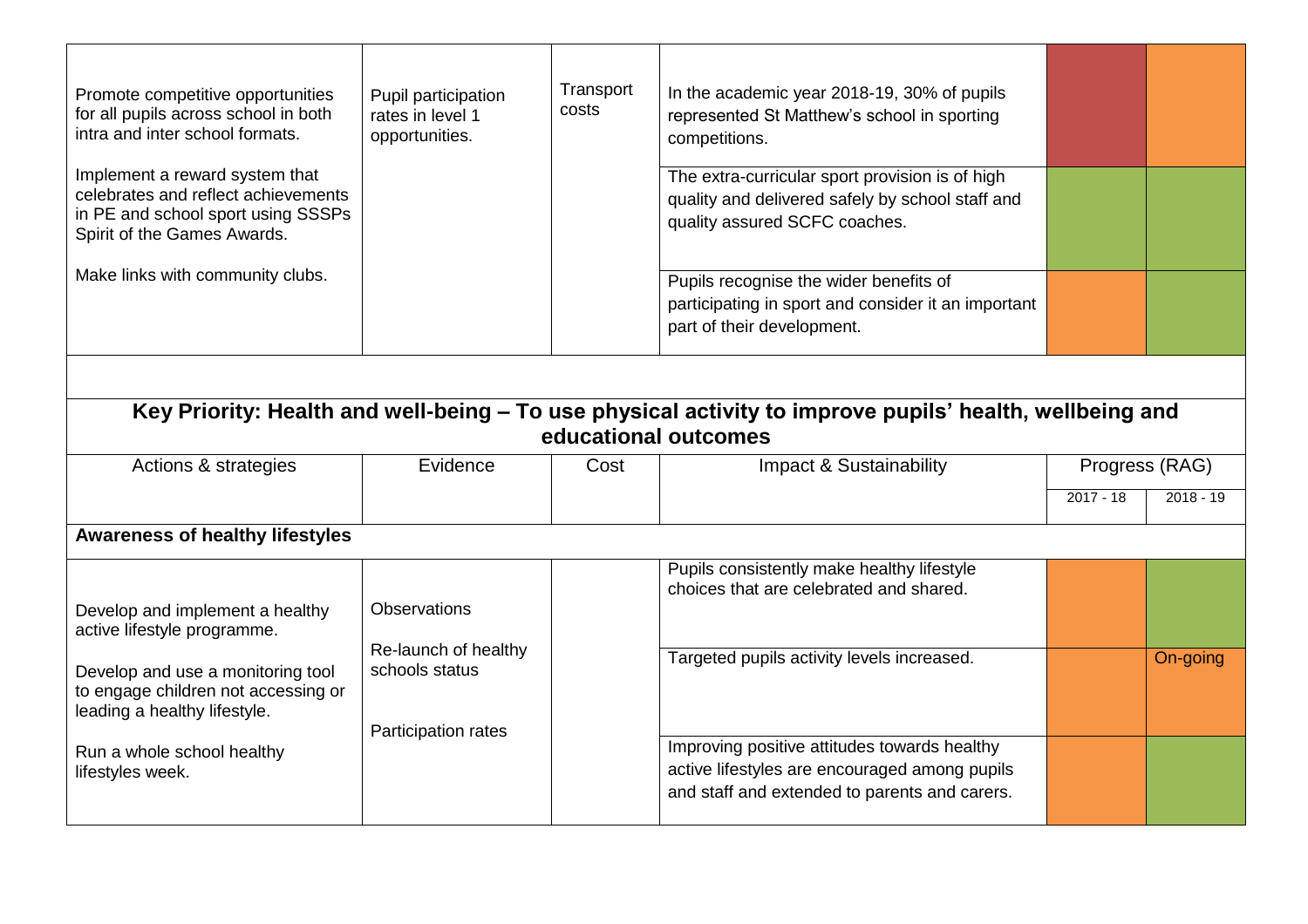| Launch "A mile a day"                                                                                                                                                                                                                                                                                                                                                                                                                                                                                                                       | <b>Healthy Lifestyles</b><br>Week: Freddy<br>Fit/Kiddycook                                                                  |                            | All pupils meet the nationally recommended<br>activity levels.<br>Improvement in pupil focus and concentration.<br>trialled in Year 2 (to be rolled out in KS1 in<br>2018/19)                                                                                                                                                                                                                                                                                    |             |                 |  |
|---------------------------------------------------------------------------------------------------------------------------------------------------------------------------------------------------------------------------------------------------------------------------------------------------------------------------------------------------------------------------------------------------------------------------------------------------------------------------------------------------------------------------------------------|-----------------------------------------------------------------------------------------------------------------------------|----------------------------|------------------------------------------------------------------------------------------------------------------------------------------------------------------------------------------------------------------------------------------------------------------------------------------------------------------------------------------------------------------------------------------------------------------------------------------------------------------|-------------|-----------------|--|
| Key Priority: To use PE, school sport and physical activity to impact on whole school priorities                                                                                                                                                                                                                                                                                                                                                                                                                                            |                                                                                                                             |                            |                                                                                                                                                                                                                                                                                                                                                                                                                                                                  |             |                 |  |
| Actions & strategies                                                                                                                                                                                                                                                                                                                                                                                                                                                                                                                        | Evidence                                                                                                                    | Cost                       | Impact & Sustainability                                                                                                                                                                                                                                                                                                                                                                                                                                          |             | Progress (RAG)  |  |
|                                                                                                                                                                                                                                                                                                                                                                                                                                                                                                                                             |                                                                                                                             |                            |                                                                                                                                                                                                                                                                                                                                                                                                                                                                  | $2017 - 18$ | $2018 - 19$     |  |
| Identify and target pupils who<br>require support with attendance,<br>behaviour and attitudes to learning<br>and encourage to participate in<br>physical activity and sporting<br>programmes.<br>Develop a whole school approach to<br>rewarding pupils, building on sport<br>values to improve school ethos and<br>pupils social and moral development<br>(link to SSP's Spirit of the Games)<br>Network with other subject<br>coordinators to share effective<br>practise across the school.<br>Introduce and implement "Active<br>Maths" | Attendance registers<br>"A mile a day"<br>Positive Player<br>Awards<br>Spirit of the Games<br>Awards<br>Lesson observations | Active<br><b>Maths Sub</b> | PE, physical activity and school sport are<br>contributing towards improving behaviour for<br>targeted groups.<br>Pupils understand the contribution of physical<br>activity and sport to their overall development.<br>School values and ethos are complemented by<br>sporting values.<br>Staff across the school make links across<br>subjects and themes including PE (where<br>possible)<br>Raising attainment levels in maths - end of year<br>assessments. |             | TBC @<br>end of |  |